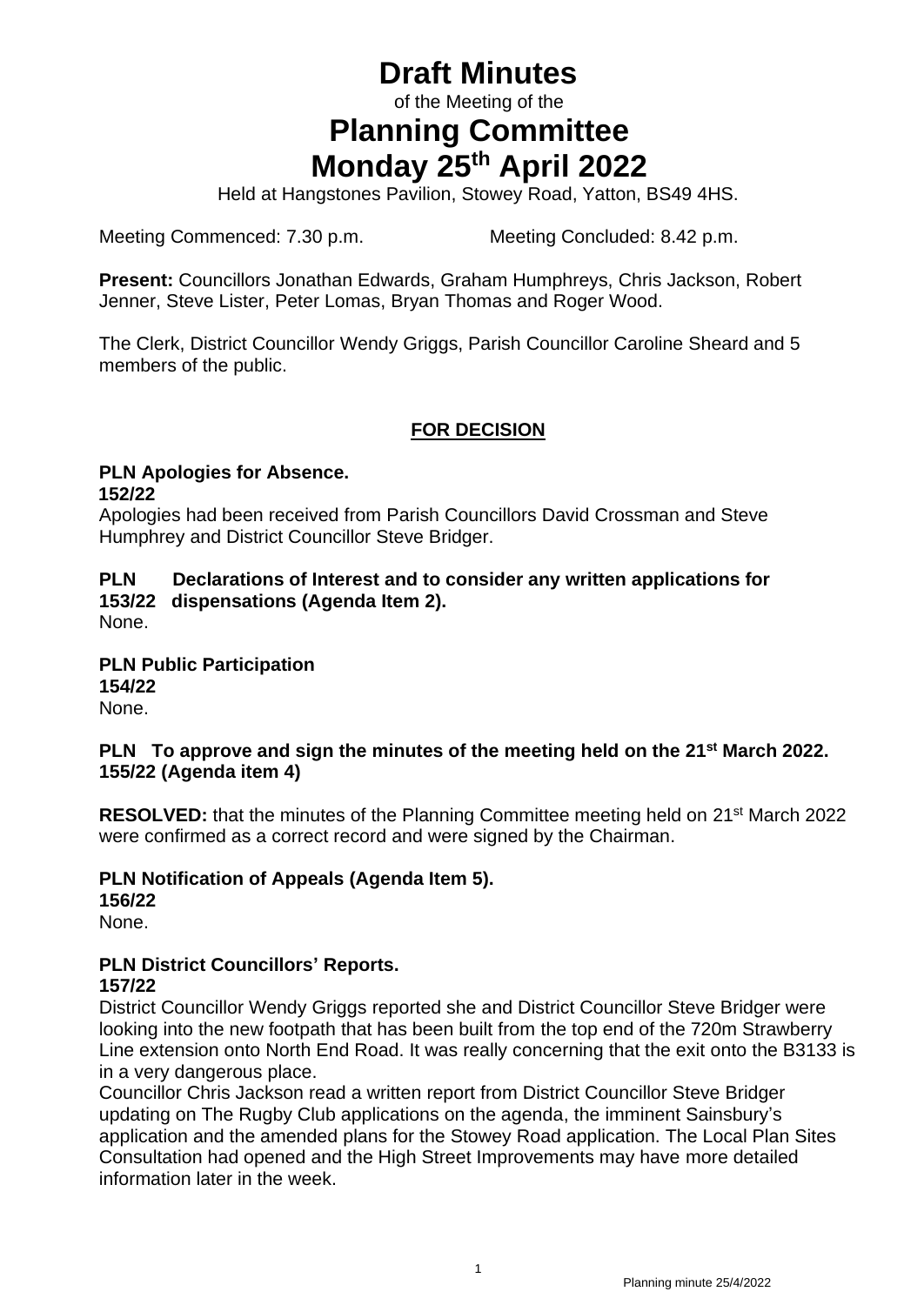#### **PLN Planning Applications (Agenda Item 7) 158/22**

**i.22/P/0455/FUL - Yatton Rugby Football Club, North End Road, Yatton, BS49 4AW -** Demolition of existing buildings and erection of 87no. dwellings, public open space and associated works.

**RESOLVED:** that councillors recommended refusal of application 22/P/0455/FUL for the following reasons:

**Reason for Recommendation**: The Parish Council were unable to support this application in its current form. It was considered to be a dense and cramped layout with rows of dwellings lacking in attractive design in terms of their placement on the site. The site was contrary to CS32 because, as a development of more than 25 dwellings adjacent to the settlement boundary, it must be brought forward either as part of the Local Plan or the relevant Neighbourhood Plan; the site currently fulfils neither of these criteria.

It was disappointing that there was not an affordable housing element within the application. There was very limited green space provided and it was noted that the S106 refers to the management of this space being with a management company or the Parish Council. This was not something the Parish Council were aware of.

The development was isolated and unconnected to the Curo site or the Moor Road site (if approved) precluding integration and cohesiveness between the three housing developments on that side of road. The Committee were not aware of any firm plans to address this. The Travel Plan was not up to date, there were bus services mentioned that were no longer running, once again leading to more reliance upon cars and increasing vehicle movements on the often congested B3133.

The Parish Council also wished to suggest that consideration be given to the following green measures, should the development be approved by North Somerset Council:

- For any new roof or roof refurbishment that will face between south-west and south-east, consider installing photovoltaic panels or using photovoltaic tiles in construction.
- For any alteration to gutters and downpipes, consider installing a rainwater butt.
- For any construction of new walls, try to include the highest practicable grade of thermal insulation.

• For any construction try to use materials that are sustainable, made with recycled content, easily reused or recycled, and that save energy.

• For any project involving alteration or installation of a toilet, consider using a dual-flush model.

• For any project involving paving, patios and/or driveways, consider using waterpermeable materials.

• For any project, consider the feasibility of installing one or more electric vehicle charging points.

**ii. 22/P/0456/FUL – Land at Kenn Road, Yatton.** Change of use of agricultural land to sports pitches (2no. rugby pitches, 3no. junior training grids, 1no. netball court). Erection of clubhouse and ancillary maintenance building and water storage tank; erection of floodlighting columns to rugby pitches; creation of additional car parking, landscaping and associated works.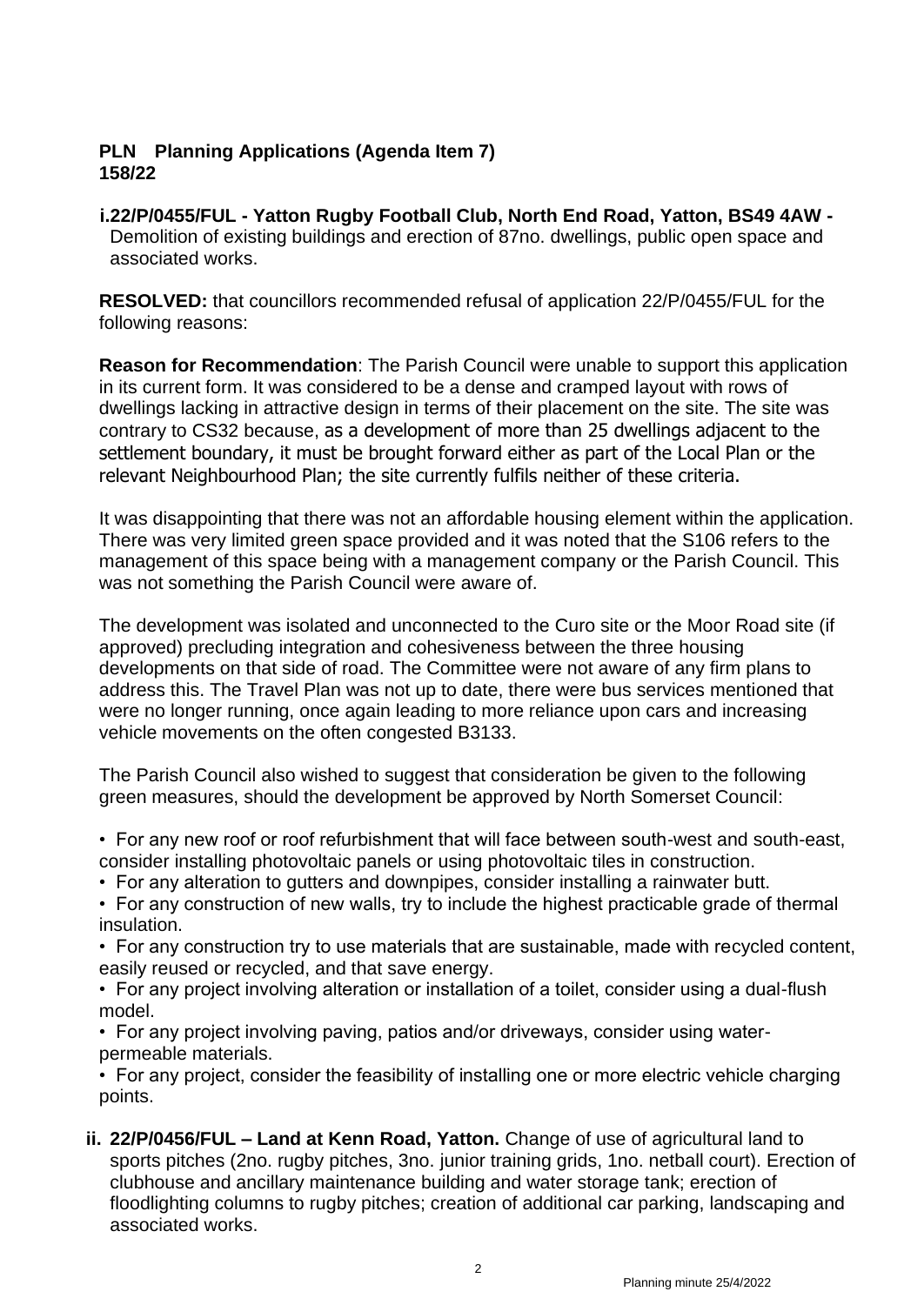#### **\*\*\*\* Note: If planning application 22/P/0455/FUL is approved by North Somerset Council then these are the comments Yatton Parish Council wish to make.**

**RESOLVED:** that councillors recommended approval of application 22/P/0456/FUL for the following reasons:

**Reason for Recommendation:** Yatton Parish Council consider that this application provides a popular sports facility that would be a sad loss to Yatton if it is not approved. Councillors wished to stress the importance of delivering the footpath through the adjacent field as part of this development in order to allow safe pedestrian access to the new rugby club.

The Parish Council also wished to suggest that consideration be given to the following green measures:

• For any new roof or roof refurbishment that will face between south-west and south-east, consider installing photovoltaic panels or using photovoltaic tiles in construction.

• For any alteration to gutters and downpipes, consider installing a rainwater butt.

• For any construction of new walls, try to include the highest practicable grade of thermal insulation.

• For any construction try to use materials that are sustainable, made with recycled content, easily reused or recycled, and that save energy.

• For any project involving alteration or installation of a toilet, consider using a dual-flush model.

• For any project involving paving, patios and/or driveways, consider using waterpermeable materials.

• For any project, consider the feasibility of installing one or more electric vehicle charging points.

### **\*\*\* Councillor Jonathan Edwards briefly left the meeting which halted to allow him to return.**

### **iii.22/P/0643/FUH - 41 North End Road, Yatton, BS49 4AW -** Erection of first floor side extension.

**RESOLVED:** that councillors recommended approval of application 22/P/0643/FUH for the following reasons:

**Reason for Recommendation:** The Parish Council considered the proposal to be an improvement to the property which had no negative impact on the street scene. The Committee made this recommendation on the basis that the extension does not infringe on any rules regarding the proximity of its neighbouring property.

The Parish Council also wished to suggest that consideration be given to the following green measures:

• For any new roof or roof refurbishment that will face between south-west and south-east, consider installing photovoltaic panels or using photovoltaic tiles in construction.

• For any alteration to gutters and downpipes, consider installing a rainwater butt.

• For any construction of new walls, try to include the highest practicable grade of thermal insulation.

• For any construction try to use materials that are sustainable, made with recycled content, easily reused or recycled, and that save energy.

• For any project involving alteration or installation of a toilet, consider using a dual-flush model.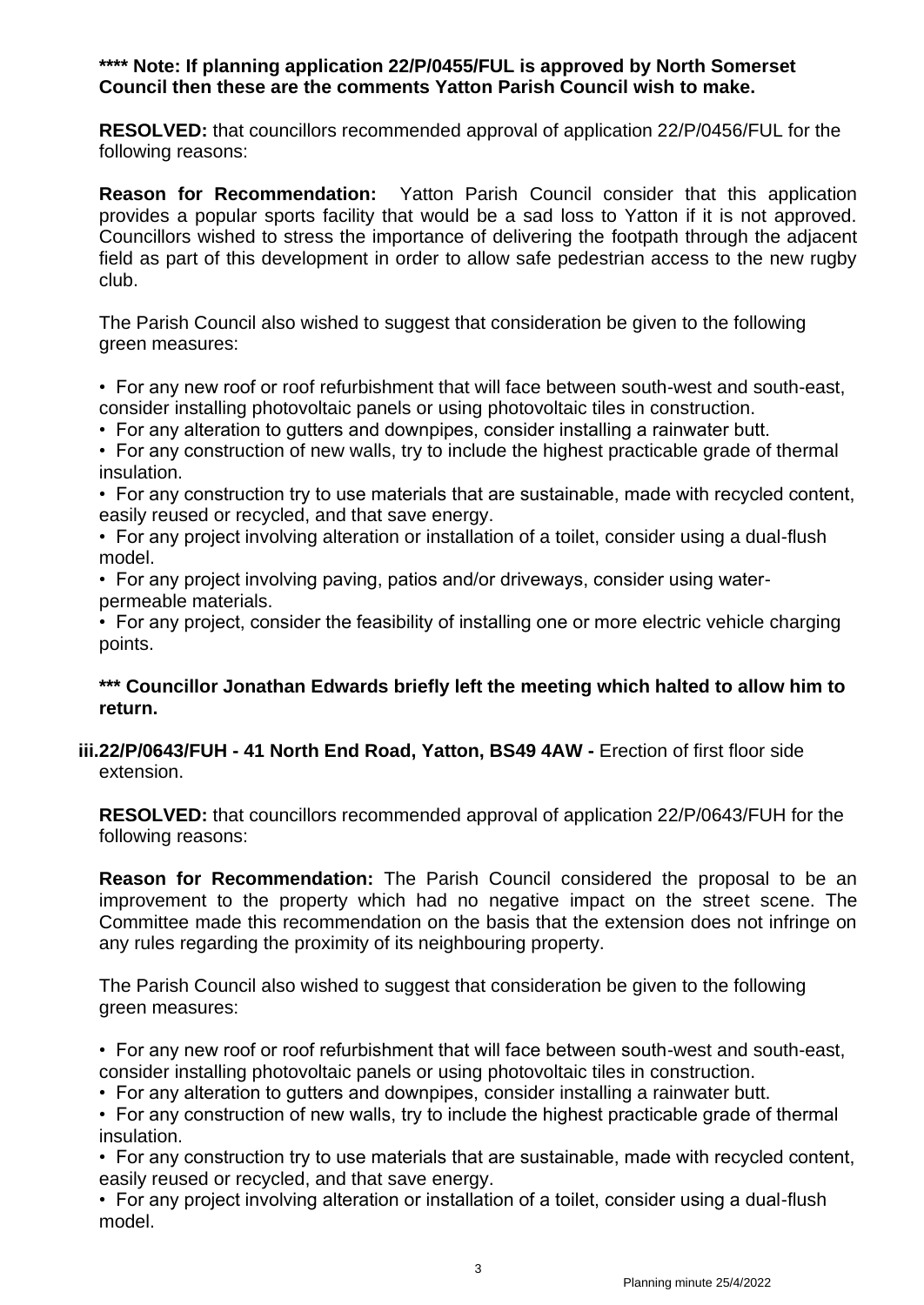• For any project involving paving, patios and/or driveways, consider using waterpermeable materials.

• For any project, consider the feasibility of installing one or more electric vehicle charging points.

**iv. 21/P/2316/FUL - Land to rear of 30, Henley Park, Yatton, BS49 4JH** - Erection of 1no. detached two bed dwelling with access onto Tripps Corner.

**RESOLVED:** that councillors recommended refusal of application 21/P/2316/FUL for the following reasons:

\*\*\*Note: This application has been deferred three times due to the inaccuracy of the submitted plans which did not include existing neighbouring buildings that may be impacted by the application proposal. The Parish Council had now been advised that North Somerset Council were satisfied with the plans as they were.

**Reason for Recommendation:** The Parish Council consider the proposal to be an overdevelopment of the site and also have concerns regarding the access and visibility splays. There have been requests made by the NSC Highways & Transport Department for additional plans to be submitted that demonstrate the access will be at least 10m away from the junction with Mendip Road. They have also requested plans for the visibility splays as none have been provided. These documents were not available when the Parish Council reviewed the application hence the Committee felt unable to support the proposal.

The Parish Council also wished to suggest that consideration be given to the following green measures:

• For any new roof or roof refurbishment that will face between south-west and south-east, consider installing photovoltaic panels or using photovoltaic tiles in construction.

• For any alteration to gutters and downpipes, consider installing a rainwater butt.

• For any construction of new walls, try to include the highest practicable grade of thermal insulation.

• For any construction try to use materials that are sustainable, made with recycled content, easily reused or recycled, and that save energy.

• For any project involving alteration or installation of a toilet, consider using a dual-flush model.

• For any project involving paving, patios and/or driveways, consider using waterpermeable materials.

• For any project, consider the feasibility of installing one or more electric vehicle charging points.

**v. 22/P/0662/FUH - 28 Derham Park, Yatton, BS49 4DZ -** Loft conversion with rear dormer and a change to the hip to gable roof line.

**RESOLVED:** that councillors recommended approval of application 22/P/0662/FUH for the following reasons:

**Reason for Recommendation:** The proposed alterations were similar to others that have been carried out on this road therefore a precedent has already been set for this application. The conversion was an improvement that would make good use of the available space and had no impact on the street scene.